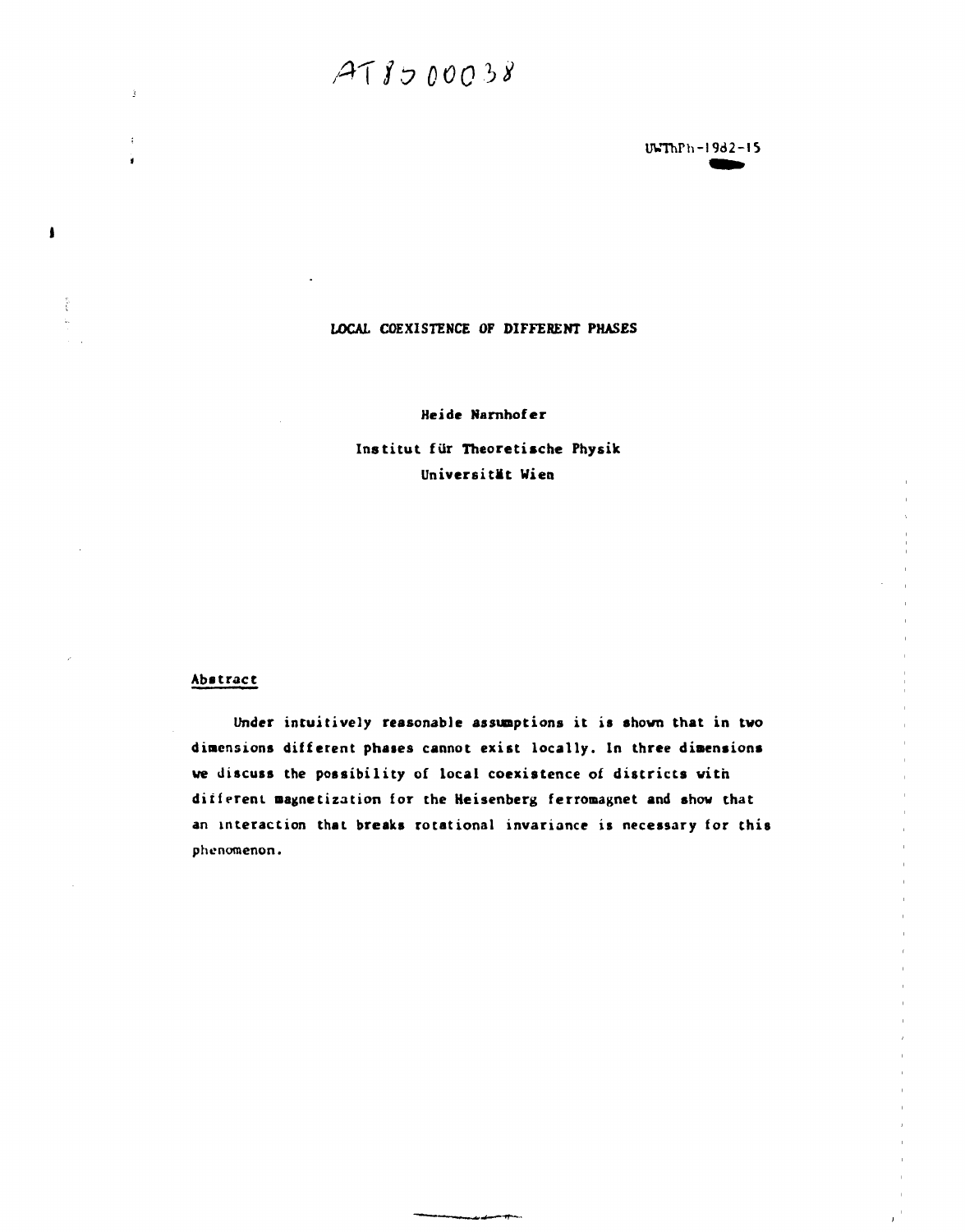## **1. Introduction**

**By now friere exists quite an extended literature on the existence or nonexistence of more than one equilibrium state, especially when these states correspond to the spontaneous breaking of an internal symmetry,**  Huch less is known about the local coexistence of phases (where we count **different extremal equilibrium states obtained by the action of symmetry\* automorphisms as different phases) though this is a phenomenon frequently observed in nature.** 

**We will concentrate on the ferromagnet. Here the stable state of a ferromagnet without magnetic field consists of ferromagnetic domains of some magnetization and between these domains we find the Bloch walls, in which the magnetization gradually switches from one direction into the other and whose size is e.g. for ferrum about 300 lattice points. The explanation is given by the interplay of the magnetostatic energy and the exchange energy, which consists of a large isotropic part giving rise to ferromagnetism and a small anisotropic part. The magnetostatic energy favours the existence of several domains such that the total macroscopic magnetization is zero, whereas the anisotropic energy is necessary to keep the interface finite since the switching of the magnetizations runs over unfavoured directions [1,2).** 

**We want to translate these properties into the language of equilibrium**  states, i.e. states satisfying the KMS-condition. These states describe **correlations of finite length. Thus we will only obtain states that are not invariant under space translations if the Bloch walls are of finite**  size and the observables we consider are located in the Bloch walls and **their neighbourhood.** 

**We describe our system** *as* **the quasi local C -algebra over the lattice. Its time evolution is given by a Hamiltonian consisting of the three parts:** 

shortrange isotropic energy

**-** *I* **JU-y)** *\* **« x.y i i V x** *y* **l ? ]** *I* **\_x y\_**   $x-y$ <sub>y</sub>  $x-y$ j

**magnetostitic energy**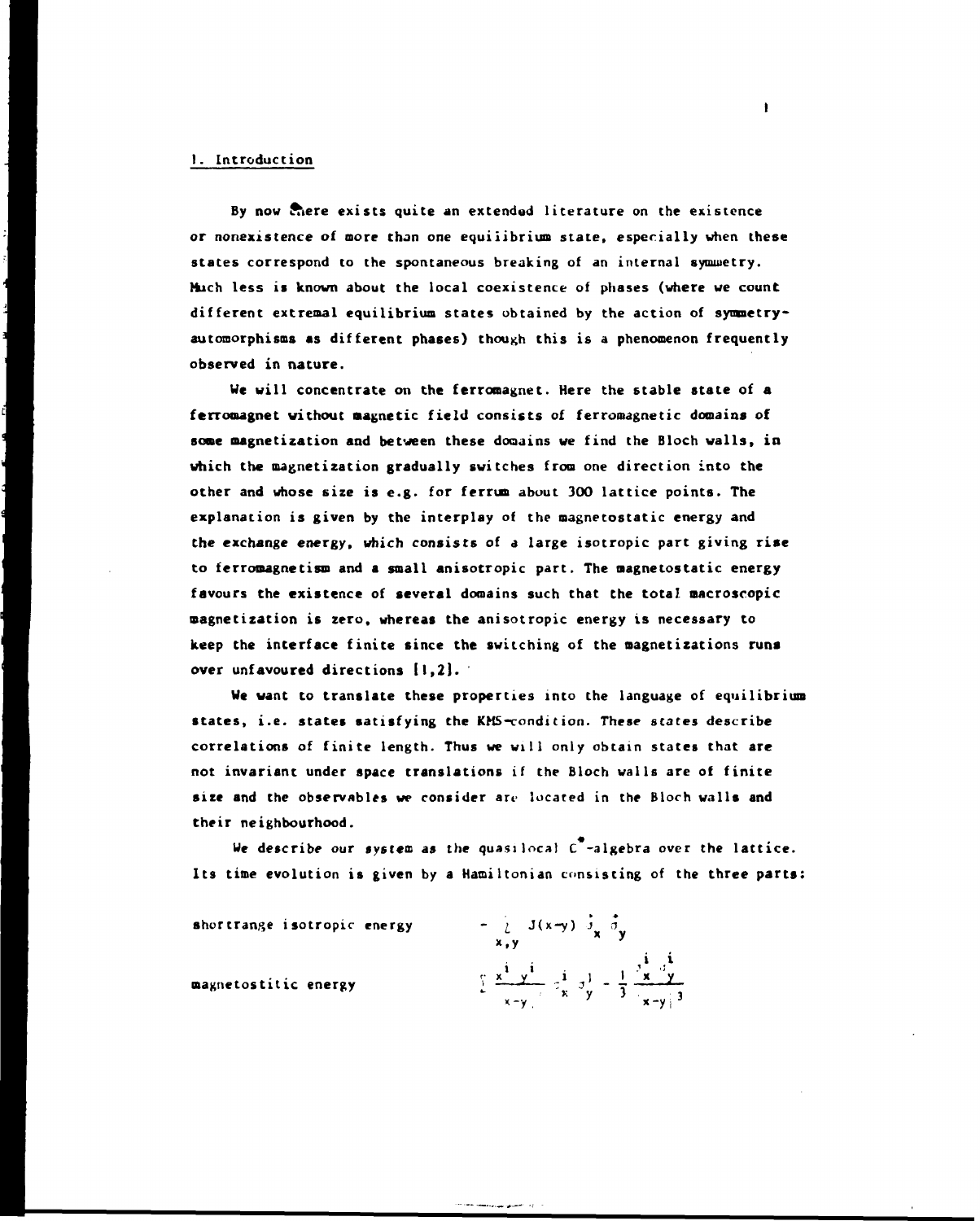**) the shortrange anisotropic energy, which can be chosen to be** 

$$
- \left[ M(x-y) \right] \sigma_x^2 \sigma_y^2
$$
  
or for cubic invariance  

$$
- \left[ M(x,y,u,v) \right] \sigma_x^1 \sigma_y^1 \sigma_u^1 \sigma_v^1.
$$

The heuristic arguments correspond to the following fact: The shortrange **isotropic interaction is able to give rise to extrenal invariant states, for which rotational synaetry is broken.** 

**Adding the longrange raagnetostatic interactions in three diaensions it can give rise to different extremal KMS-states but under suitable assumptions on clustering properties of these states (which are known to be satisfied for translation invariant states) they must be translation invariant (i.e. we know that the Bloch walls are infinitely extended but we do not know whether the correlations in the Bloch walls are the same as in a uniformly magnetized sample). Already for the Ising model the anisotropic part is known to produce states that are not translationally invariant. Thus it can be taken to be responsible for the finite Bloch walls of the Heisenberg ferromagnet.** 

**We want to repeat the results and methods used for the study of symmetry breaking: With Che appropriate assumptions on the shortrange interaction we know that in one dimension only one equilibrium state can exist. In two dimensions a discrete symmetry can be broken (as it happens for the Ising model), for breaking a continuous symmetry (as for the Heisenberg magnet without anisotropic part) three dimensions are necessary.**  The proofs are either based on the idea of Mermin-Wagner [3]: they **concentrate on the generator of the symmetry and use Bogoliubov's inequality 16). The other possibility is to follow an idea of Araki [5]**  and to estimate the relative entropy. This relative entropy  $S(\omega_1|\omega_2)$  has **t; he infinite if the two states differ globally and thus correspond to iii!'prent representations. If, therefore, we are able to show that the**  reiative entropy is bounded from above for two extremal KMS-states w<sub>i</sub> and **..,, tnese states have necessarily to coincide sine? extremal KMS-states art either equal or disjoint.**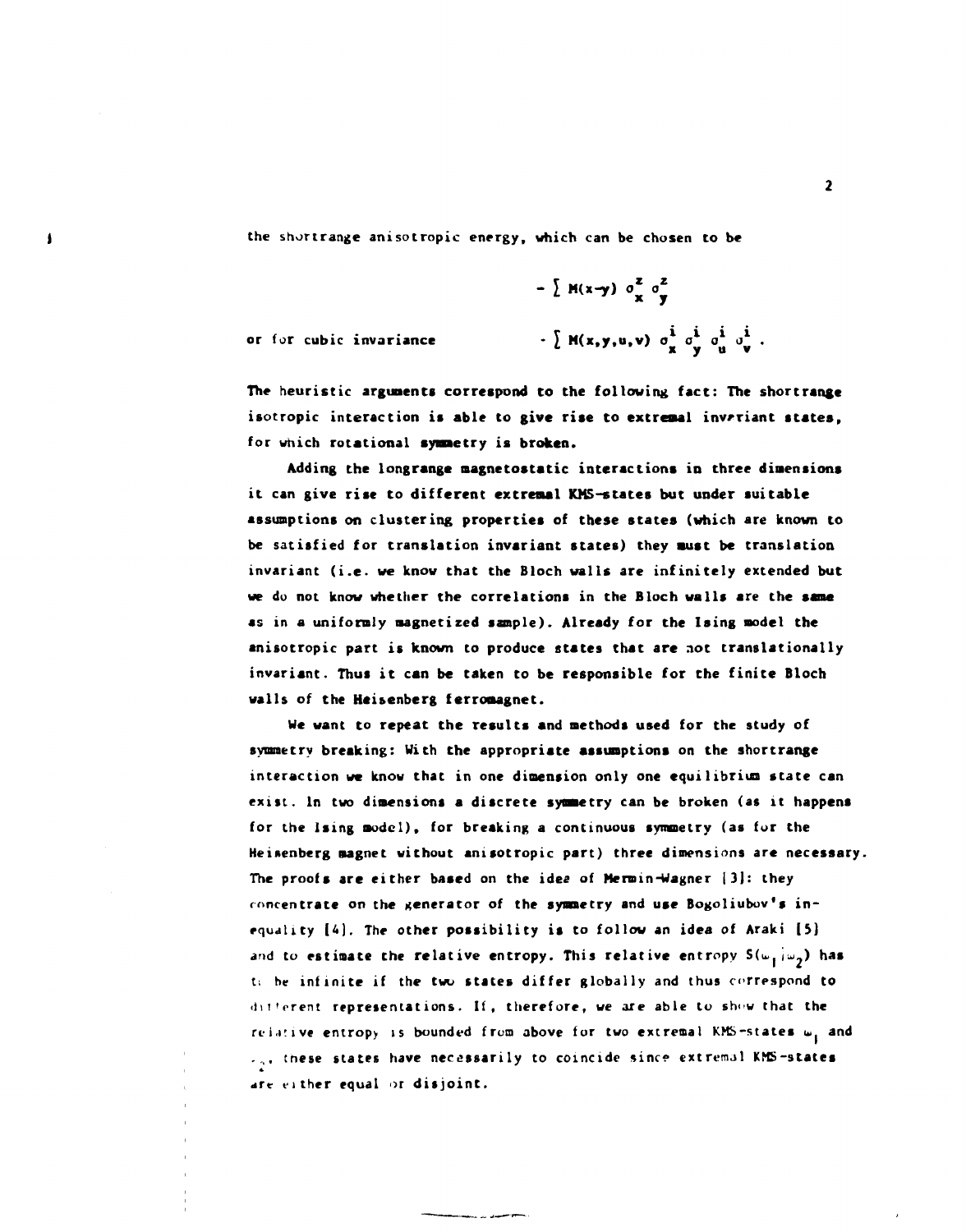In [5] the relative entropy between two KMS-states for a system with sufficiently decreasing potential was estimated to be of surface size. **thus bounded in one dimension. In (6] Fröhlich and P:ister used the idea of the gauge group to estimate the relative entropy uver a finite though increasing region and obtained by perturbation estimates an optimal result (7) for the absence of the breakdown of a continuous symmetry in two dimensions.** 

**We will assume tnat extremal KI6-states that are not translation invariant are obtained as limits of Cibbs states with non-uniform boundary conditions. The way how we choose these boundary conditions is dictated**  by our knowledge how we can obtain extremal translation invariant KMSstates, i.e. we choose two different bit for a homogeneous state sufficient**ly strong boundary conditions in the two half-spaces. It seems rather plausible to assume that such states should be good candidates to lead to states that are not space translation invariant.** 

**Our results are the following:** 

- **a) In two dimensions we cannot construct locally coexisting phases. (This**  is in correspondence with the concrete result for the Ising model where **a partition in two different half-spaces is only possible for dimensions higher or equal to three (8,9,10,11].)**
- **b) If the two states correspond to the spontaneous breakdown of a continuous symmetry then the construction also fails in three dimensions.**
- **c) If we take the magnetostatic interaction into account but ignore the anisotropic one we observe: Let wo , be two translationallv invariant a**  extremal KMS-states corresponding to the breaking of the gauge symmetry **extremal K State in the gauge symmetry of totation. If for a non-homogeneous state**  $\frac{1}{\mathbf{x}} \cdot \frac{1}{\mathbf{x}} \cdot (\frac{\partial}{\mathbf{x}})$  **converges to** *moy* **(0 ) as fast as l/. x <sup>2</sup> then the relative entropy between**  spatially translated states remains finite. Thus u should equal both **1\*0 t and** *i\*o* **• which is impossible.**

**We have to remember that our method can only exclude locally coexist**ing phases. What is missing are estimates on the critical temperature. But **nevertheless it is satisfying that heuristic arguments based on the energy**  are in agreement with the discussion on the level of the KMS-condition.

**3**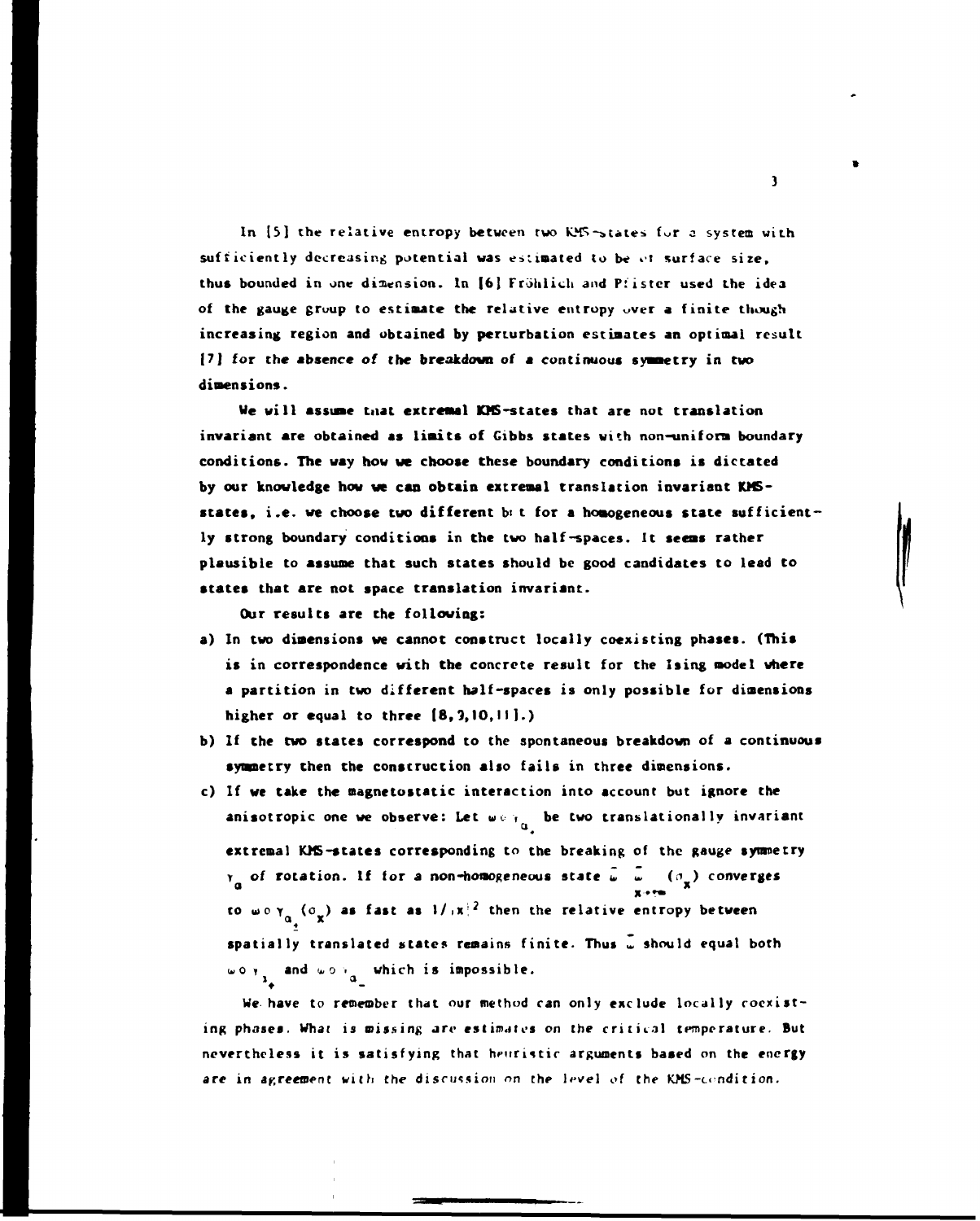# **2. The Relative Entropy**

ļ

 $\mathbf{J}$ 

のものをある あいかん あいかん あんかい しんじゅう かんじょう しんじょう かいかん かいかん しゅうかい しゅうかい しゅうしょう

 $\mathbf{I}$ 

Unfortunately the definition of relative entropy varies in the literature so that it is sometimes positive and sometimes negative definite. We follow the definition in [12]. If the two states  $w_1$  and  $w_2$  correspond to the density matrices  $\rho_1$  and  $\rho_2$  then

$$
S(\omega_1|\omega_2) = Tr \rho_2 (\ln \rho_2 - \ln \rho_1) .
$$

**The generalization to states on Von Neumann algebras reads (13]: Let w**  and w<sub>7</sub> be two faithful normal scates on a Von Neumann algebra M with **-H, -«<sup>2</sup> •bodular operators**  $\Delta_1$  **= e and**  $\Delta_2$  **= e then** 

$$
S(\omega_1|\omega_2) = \omega_2(\log \Delta_2 - \log \Delta_1) = \omega_2(H_1 - H_2).
$$

We will use the following properties of the relative entropy: **1.**  $S(\omega_1 | \omega_2) \ge 0.$ 

**2. Let w correspond to the automorphism group T and the CNS-vector fl, P <sup>C</sup> P and w correspond to the perturbed automorphism group T , then** 

$$
S(\omega^P|\omega) = \log ||e^{H/2} e^{-\frac{H+P}{2}} \Omega||^2 - \omega(P)
$$

$$
S(\omega|\omega^P) = -\log ||e^{H/2} e^{-\frac{H+P}{2}} u||^2 + \omega^P(P)
$$

**3.**  $0 \le S(\omega|\omega^*) + S(\omega^*|\omega) = \omega^*(P) - \omega(P)$ .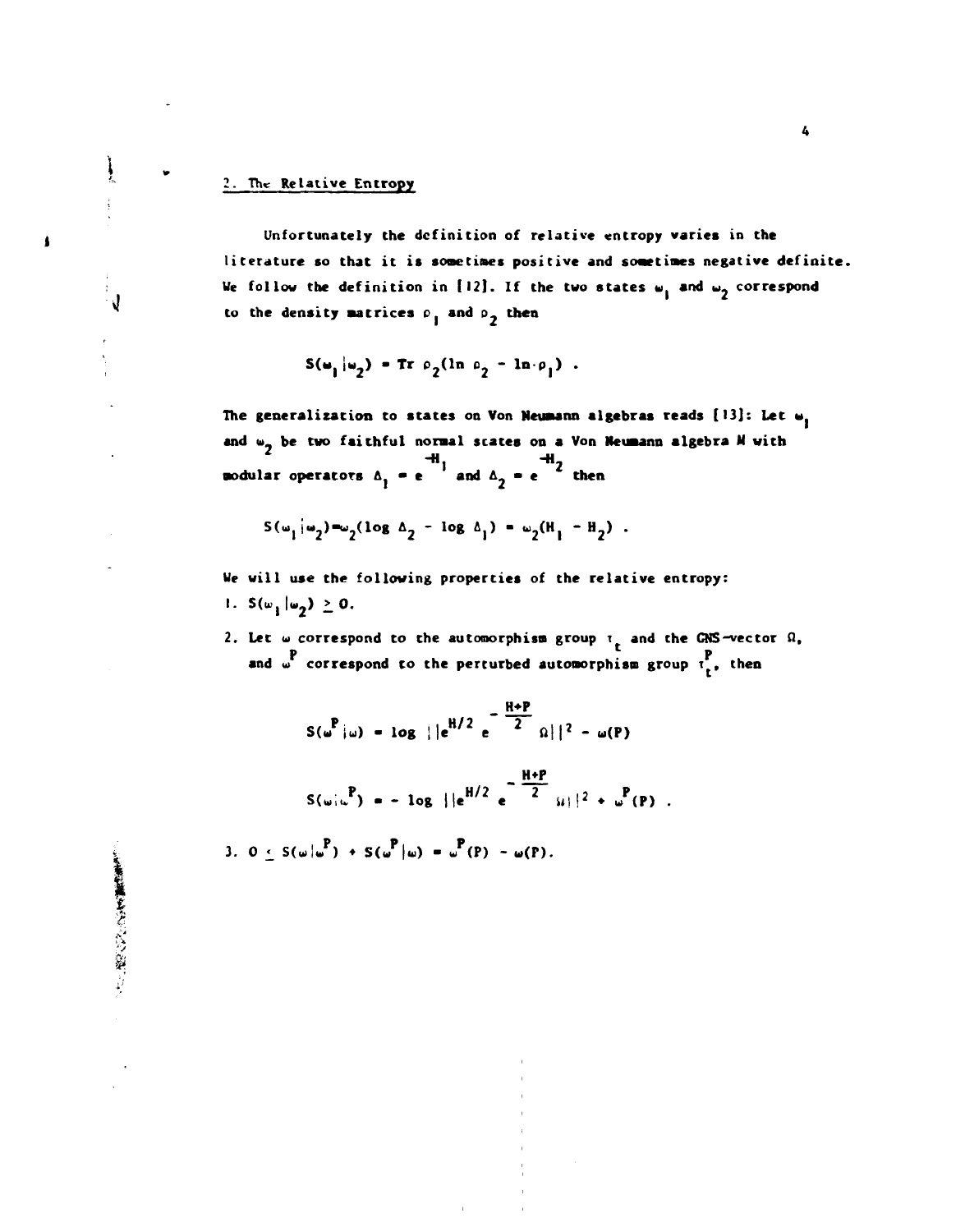# 3. Absence of Coexisting Phases in Two Dimensions

We assume that there are already two different KMS-states. They may **belong to a broken discrete symmetry or may differ completely. The Cibbs condition tells us 114,151 that these two states can be obtained as limit of local equilibrium states (• Gibbs states)** 

$$
w_{1,2}(A) = \frac{Tr e^{-H_A - P_{A,1,2}}}{Tr e^{-H_A - P_{A,1,2}}} \qquad \forall A \in A(A)
$$

where  $H_A$  is the restriction of the Hamiltonian to the region  $A$  and  $P_A$ **represents the interaction of the region A with the outside and thus depends on the state. For shortrangc interactions P. is of surface size.**  But unfortunately there is not sufficient further information about the **But unfortunately there is not sufficient further information about the structure of this P". Therefore we wi11 assume that if the KF6-state is translationally invariant, it is obtained as limit of Cibbs states with P. concentrated and homogeneous on the surface, i.e.** 

$$
= H_{\Lambda} - \frac{1}{x^{\epsilon} \bar{\Lambda}} \tau_{\mathbf{x}} P_{1,2}
$$
  

$$
\omega_{1,2}(\mathbf{A}) = \lim_{\Lambda \to 0} \frac{\text{Tr } e}{\tau_{\mathbf{x}} - H_{\Lambda} - \frac{\nabla}{\mathbf{x}^{\epsilon} \bar{\Lambda}} \tau_{\mathbf{x}} P_{1,2}}{\text{Tr } e}
$$

where  $\bar{A}$  is the surface of  $A$  and  $t_{\bf x}$  space translations and  $P_{\bf i}$  some local operator.

It should be noted that by this method the pure equilibrium states for the Ising model are obtained: Here P is chosen to be the interaction term with the spin outside of the region A fixed. If the pure translationally invariant states  $\omega_1$  and  $\omega_2$  can be obtained by  $P_1$  and  $P_2$  the natural possibility to construct locally coexisting phases is to consider the **possibility to construct locally coexisting phases is to consider the** 

$$
= H_{\frac{1}{2}} = \sum_{\substack{x \in \mathbb{Z}_+ \\ \Lambda, w}} \frac{1}{x} P_1 = \sum_{\substack{x \in \mathbb{Z}_+ \\ x \in \mathbb{Z}_+}} \frac{1}{x} P_2
$$
  
and  $\frac{1}{2} \ln \frac{1}{x} = \frac{1}{2} \ln \frac{1}{x} = \frac{1}{2} \ln \frac{1}{x} = \frac{1}{2} \ln \frac{1}{x} = \frac{1}{2} \ln \frac{1}{x} = \frac{1}{2} \ln \frac{1}{x} = \frac{1}{2} \ln \frac{1}{x} = \frac{1}{2} \ln \frac{1}{x} = \frac{1}{2} \ln \frac{1}{x} = \frac{1}{2} \ln \frac{1}{x} = \frac{1}{2} \ln \frac{1}{x} = \frac{1}{2} \ln \frac{1}{x} = \frac{1}{2} \ln \frac{1}{x} = \frac{1}{2} \ln \frac{1}{x} = \frac{1}{2} \ln \frac{1}{x} = \frac{1}{2} \ln \frac{1}{x} = \frac{1}{2} \ln \frac{1}{x} = \frac{1}{2} \ln \frac{1}{x} = \frac{1}{2} \ln \frac{1}{x} = \frac{1}{2} \ln \frac{1}{x} = \frac{1}{2} \ln \frac{1}{x} = \frac{1}{2} \ln \frac{1}{x} = \frac{1}{2} \ln \frac{1}{x} = \frac{1}{2} \ln \frac{1}{x} = \frac{1}{2} \ln \frac{1}{x} = \frac{1}{2} \ln \frac{1}{x} = \frac{1}{2} \ln \frac{1}{x} = \frac{1}{2} \ln \frac{1}{x} = \frac{1}{2} \ln \frac{1}{x} = \frac{1}{2} \ln \frac{1}{x} = \frac{1}{2} \ln \frac{1}{x} = \frac{1}{2} \ln \frac{1}{x} = \frac{1}{2} \ln \frac{1}{x} = \frac{1}{2} \ln \frac{1}{x} = \frac{1}{2} \ln \frac{1}{x} = \frac{1}{2} \ln \frac{1}{x} = \frac{1}{2} \ln \frac{1}{x} = \frac{1}{2} \ln \frac{1}{x} = \frac{1}{2} \ln \frac{1}{x} = \frac{1}{2$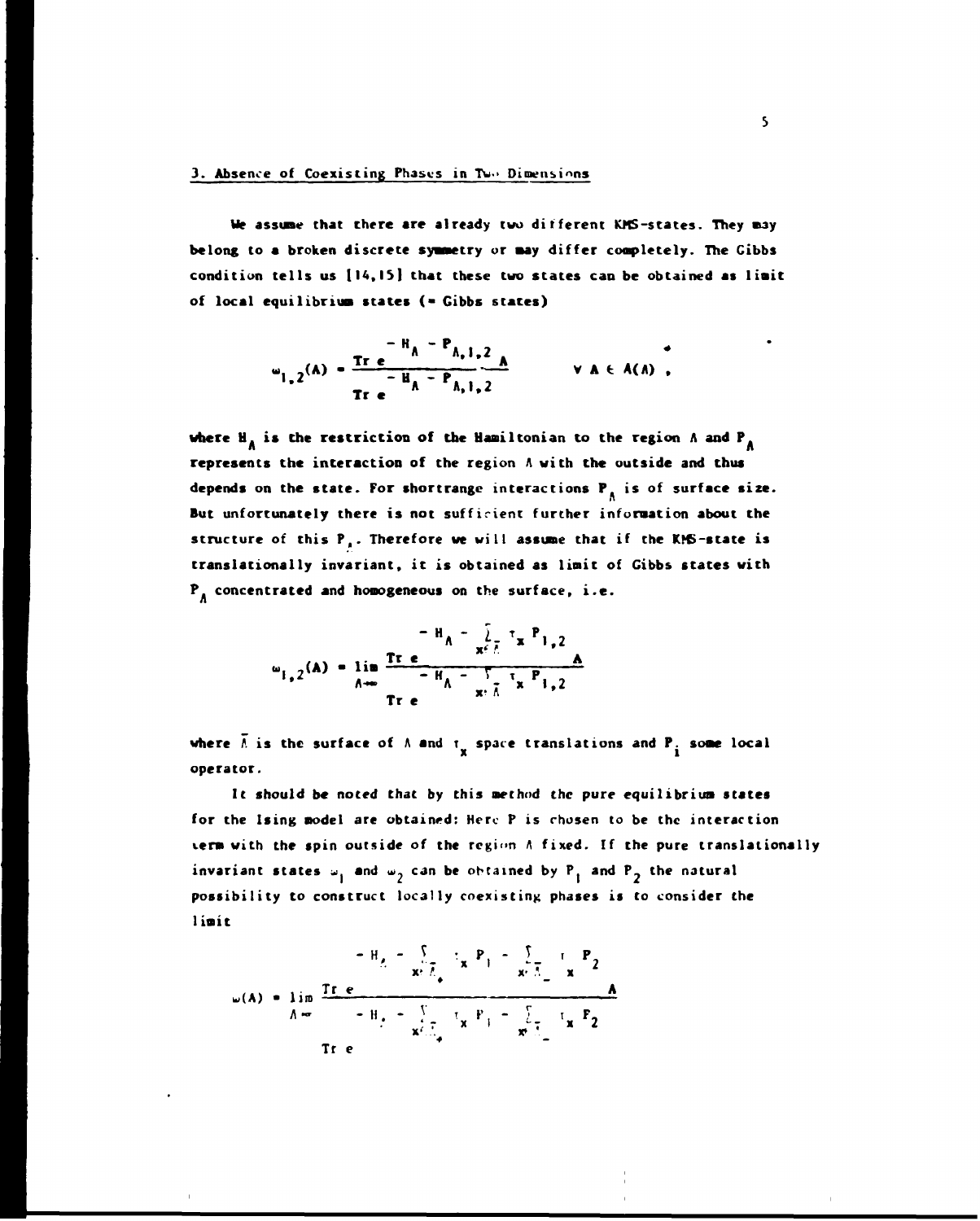where  $\bar{\Lambda}_+$  and  $\bar{\Lambda}_-$  are the surfaces of  $\Lambda$  in the right resp. the left half-**• spavc. The spatiall y translated stat e i s obtained in a similar way, only the division into right ans left half-space is now shifted.** 

 $\pmb{\Lambda}$ 



Thus the boundary condition differs only in a finite interval and there**for«** 

$$
S(\omega \circ \tau_{\mathbf{a}}(\omega) \leq 2|\mathbf{a}| \cdot ||\mathbf{P}_{\mathbf{1}} - \mathbf{P}_{\mathbf{2}}||
$$

 $\bullet$ 

and stays bounded in two dimensions. Therefore the limit cannot be space**dependent.** 

متعاصف والما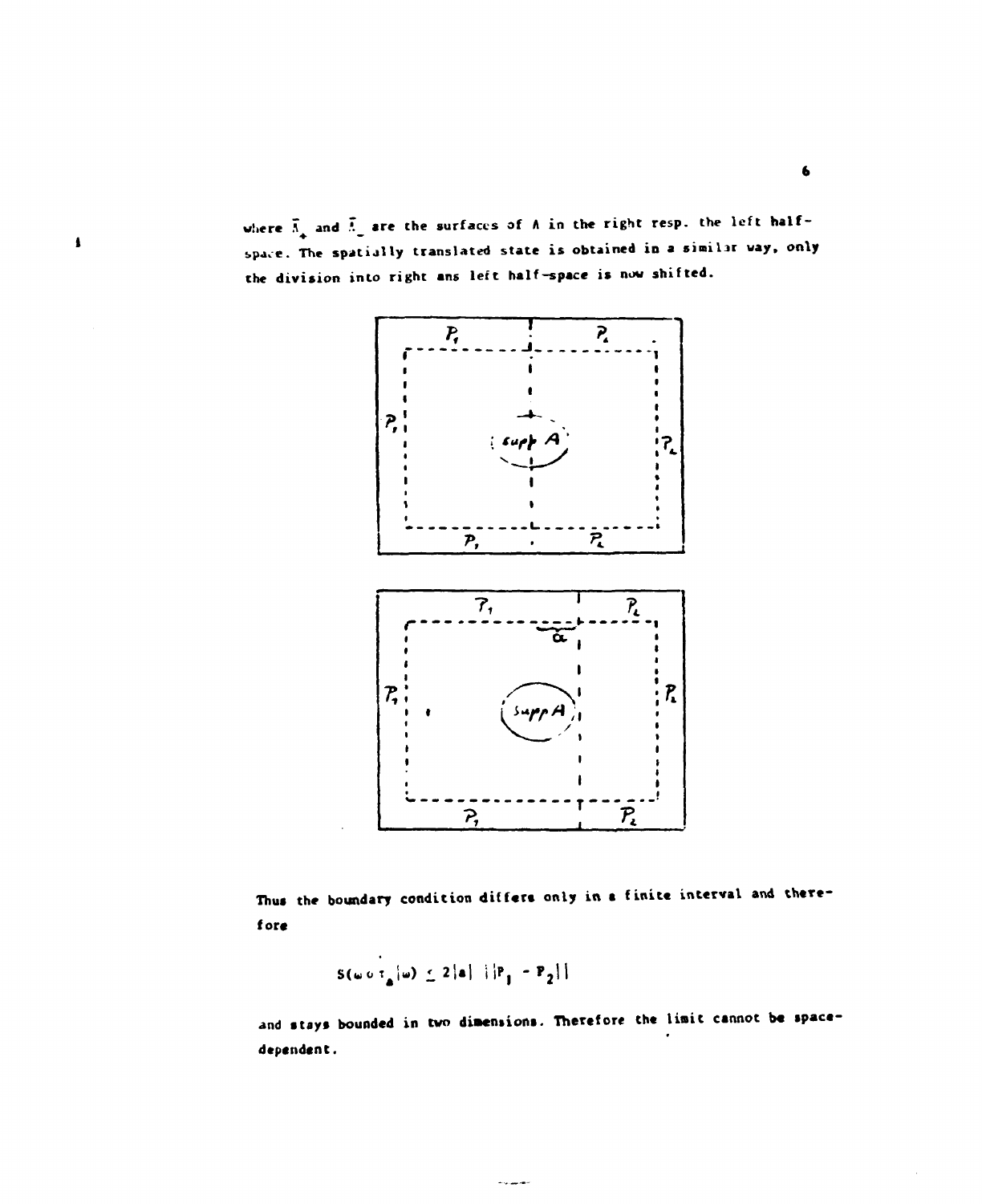We concentrate now on the Heisenberg ferromagnet and neglect first **the anisotropic part and the longrange part uf the interaction. Therefore rotation is a gauge «utoaorphisa group y(«)** 

$$
\gamma(\alpha) J(x-y)(\vec{\sigma}_x \cdot \vec{\sigma}_y) = J(x-y)(\vec{\sigma}_x \cdot \vec{\sigma}_y) .
$$

**We assuae chat w is an extremal** KKS-state. **Let** 

$$
\omega(A) = \lim_{\Delta \to 0} \frac{\text{Tr } e^{-\frac{H_{\Lambda}}{2} - \frac{P_{\Lambda}}{2}} A}{\text{Tr } e^{-\frac{H_{\Lambda}}{2} - \frac{P_{\Lambda}}{2}}}.
$$

**A natural way to obtain the transformed state**  $\omega \circ \gamma(\alpha)$  **would be to consider** 

$$
= H_{\Lambda} - \gamma(-\alpha)P_{\Lambda}
$$
  
\n
$$
\omega \circ \gamma(\alpha)(A) = \lim_{\Lambda \to \infty} \frac{Tr e^{-\frac{H_{\Lambda}}{T}} - H_{\Lambda} - \gamma(-\alpha)P_{\Lambda}}{Tr e^{-\frac{H_{\Lambda}}{T}} - \gamma(-\alpha)P_{\Lambda}}.
$$

Unfortunately our knowledge on P<sub>A</sub> is too poor to obtain sufficient estimates **on**  $\omega(2P_A - \gamma(-a)P_A - \gamma(+a)P_A)$ .

**In [6] it was shown how to change the strategy to obtain better cstiaates on the relative entropy. Fröhlich and Pfister consider a space dependent gauge transformation, namely** 

$$
\begin{array}{c}\n\cdots \\
\omega \circ \gamma(\alpha)(A) = \lim_{\Lambda \to \infty} \frac{\text{Tr } e^{-\frac{H_A}{\mu} - P_A} \cdot \gamma_A(\alpha) \cdot A}{\text{Tr } e^{-\frac{H_A - P_A}{\mu}}}\n\end{array}
$$

$$
\gamma_{A}(\alpha) = \bigcirc \gamma_{B}(\alpha(x))
$$

**A X** 

**with** 

$$
\alpha(x) = x \quad \text{for} \quad |x_{1}| \leq L,
$$

معاونان المتفاة

**7** 

 $\bullet$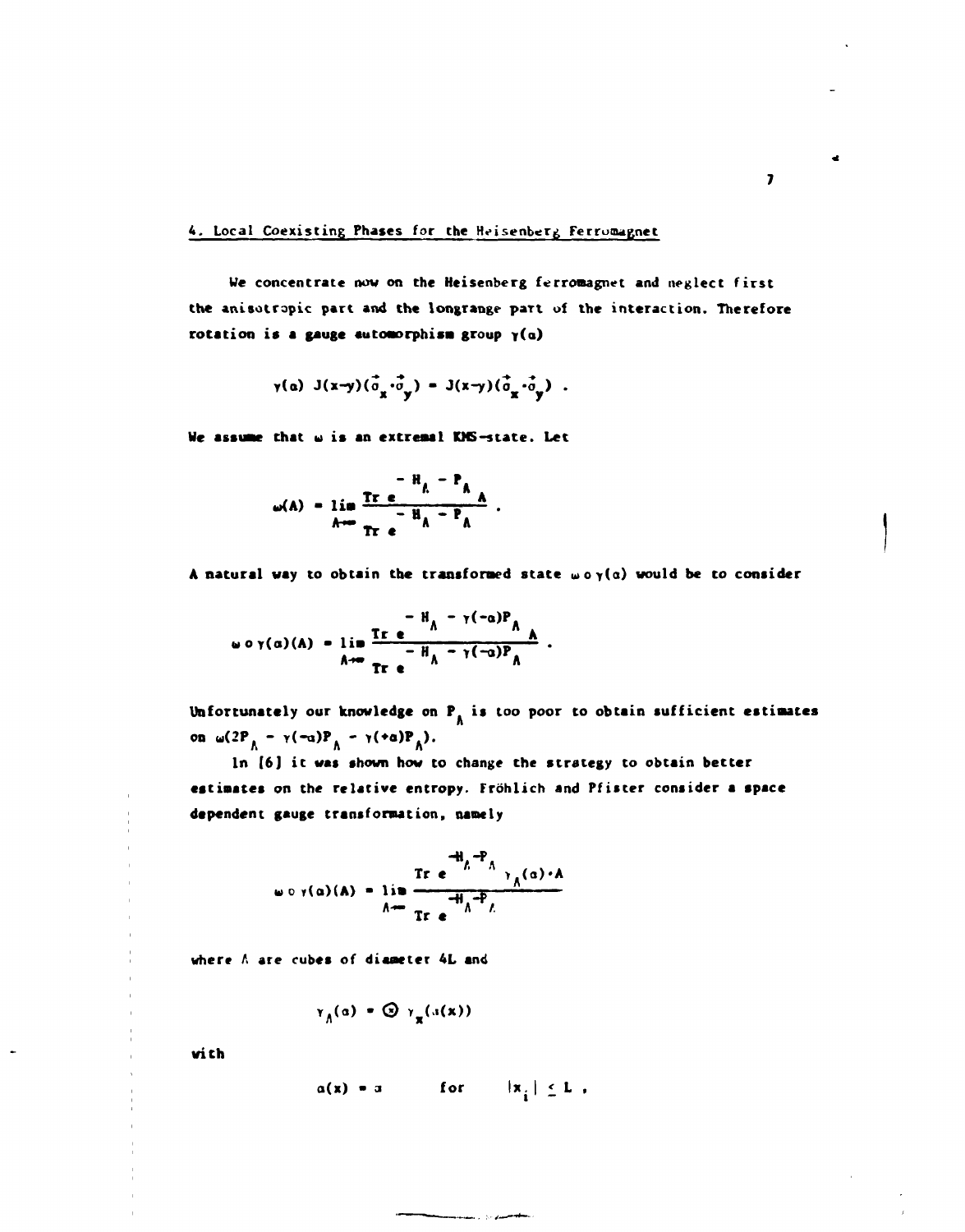$$
\alpha(x) = \frac{L-k}{L} \alpha \quad \text{for} \quad \max \left( \left\{ x_i \right\} \right) = L + k \; .
$$

**Therefore** 

$$
\omega \circ \gamma(\alpha) \text{ (A)} = \lim_{L \to \infty} \frac{\text{Tr } e^{-H}L^{-H}L^{(\alpha)} }{\text{Tr } e^{-H}L^{-H}L^{(\alpha)}}
$$

**with** 

 $\blacktriangle$ 

$$
W_{L}(\alpha) = P_{A_{L}} - \sum_{x,y} \gamma_{y}(\alpha(x) - \alpha(y)) J(x-y) \sigma_{x} \sigma_{y}.
$$

**Remark:** If one prefers that W<sub>L</sub> is really a surface term where the diameter of the surface is kept fixed as  $\Lambda$  goes to  $\infty$  this is possible but the **arguments to get sufficient estimates on the relative entropy become some**what involved and we believe that the above choice of W<sub>1</sub> is physically **satisfying.** 

**Now we can estimate 16] in two dimensions that** 

$$
0 \leq S(\omega_{\Lambda} \circ \gamma_{\Lambda}(\alpha) | \omega_{\Lambda}) + S(\omega_{\Lambda} | \omega_{\Lambda} \circ \gamma_{\Lambda}(\alpha)) = \omega(W_{L}(\alpha) + W_{L}(\alpha) - 2W_{L}(0)) \leq
$$
  

$$
\sum_{\mathbf{x}, \mathbf{y} \in \Lambda} \frac{\alpha^{2}}{L^{2}} |J(\mathbf{x} - \mathbf{y})| (\mathbf{x} - \mathbf{y})^{2} + O(\frac{1}{L}) = \sum_{\mathbf{y}} \alpha^{2} |J(\mathbf{y})|^{2} \cdot c + O(\frac{1}{L}).
$$

**Therefore in two dimensions broken symmetry cannot occur if J decreases sufficiently fast.** 

**We are interested whether in three dimensions different phases can**  exist locally, i.e. if a state exists, that tends to the pure state **w** for  $x_1 \rightarrow -$  and to  $w \circ \gamma(a)$  for  $x_1 \rightarrow +$   $\infty$ . Therefore, led by the above choice of W<sub>1</sub> we consider the limit

$$
-H_A - P_A - \sum_{x_1, y_1 \ge 0} \gamma_y(\alpha(x) - \alpha(y)) J(x-y) \frac{\partial}{\partial x} \frac{\partial}{\partial y}
$$
  
or 
$$
I(x_1, y_1) = \sum_{x_1, y_1 \ge 0} I(x_1, y_1) J(x_1, y_1) \frac{\partial}{\partial y_1} \frac{\partial}{\partial y_1} \frac{\partial}{\partial y_1}
$$

 $\frac{1}{2}$ 

**whereas the translated state is obtained as**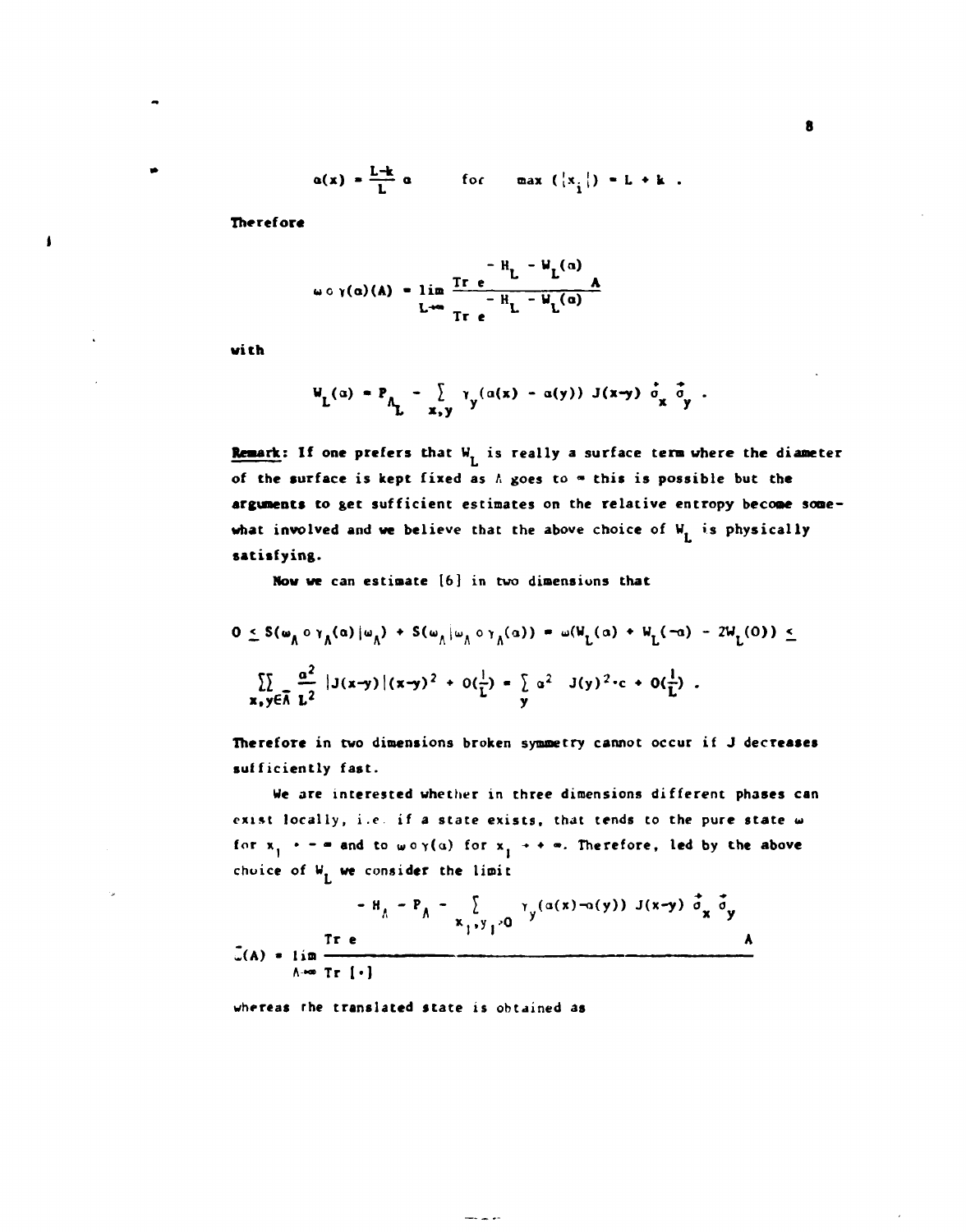$$
H_A-P_A-\sum_{x_1,y_1\geq a}y_1(u(x)-u(y))J(x-y) \frac{\partial}{\partial x} \frac{\partial}{\partial y}
$$
  

$$
\bar{u}(t_{a}A) = \lim_{a \to a} u_{a}(A) \perp \lim_{A \to T} \frac{Tr}{[ \cdot ]}
$$

 $\bullet$ 

We estimate as in the two dimensional case where the relevant sua runs over  $x, y \in \overline{\Lambda}$ ,  $0 \le x, \le a$ , thus the sum over x is again essentially twodimensional and therefore we obtain from the previous result

$$
S(\omega_{\Lambda,a}|\omega_{\Lambda}) \leq c \quad ,
$$

therefore the shortrange interaction is unable to produce space dependent **KMS**-states.

He will take now into account the longrange magnetostatic interaction. Evidently the above estimate fails. But we should remember that the argument with the relative entropy is a rather delicate one: Certainly we **can**  always change the boundary conditions in such a way that the relative entropy grows faster than allowed, but since the relative entropy is not continuous but only lower semicontinuous it can still drop to 0 in the limit  $A \rightarrow \infty$ . On the other hand we must vary the boundary conditions with reasonable strength so that at least our physical intuition should tell us that this variation should cover the effect that should lead to the new equilibrium state. Our choice of the "surface" term is

*I* U(x-y) • J(x-y)] o(l - > (a(y))o • y€A<sup>+</sup> ,x€A<sup>o</sup> y y • *l* U(\*-y) • J(x-y)J J (I - > (a(y) *- a(x))a*  yeÄ^.x ^ \**<sup>y</sup>*

where  $\bar{J}$  is the tensor corresponding to the magnetostatic interaction,  $\Lambda_{\mu}$ is the inside of the considered region and  $\bar{h}_2$  the surface of the right half-space:

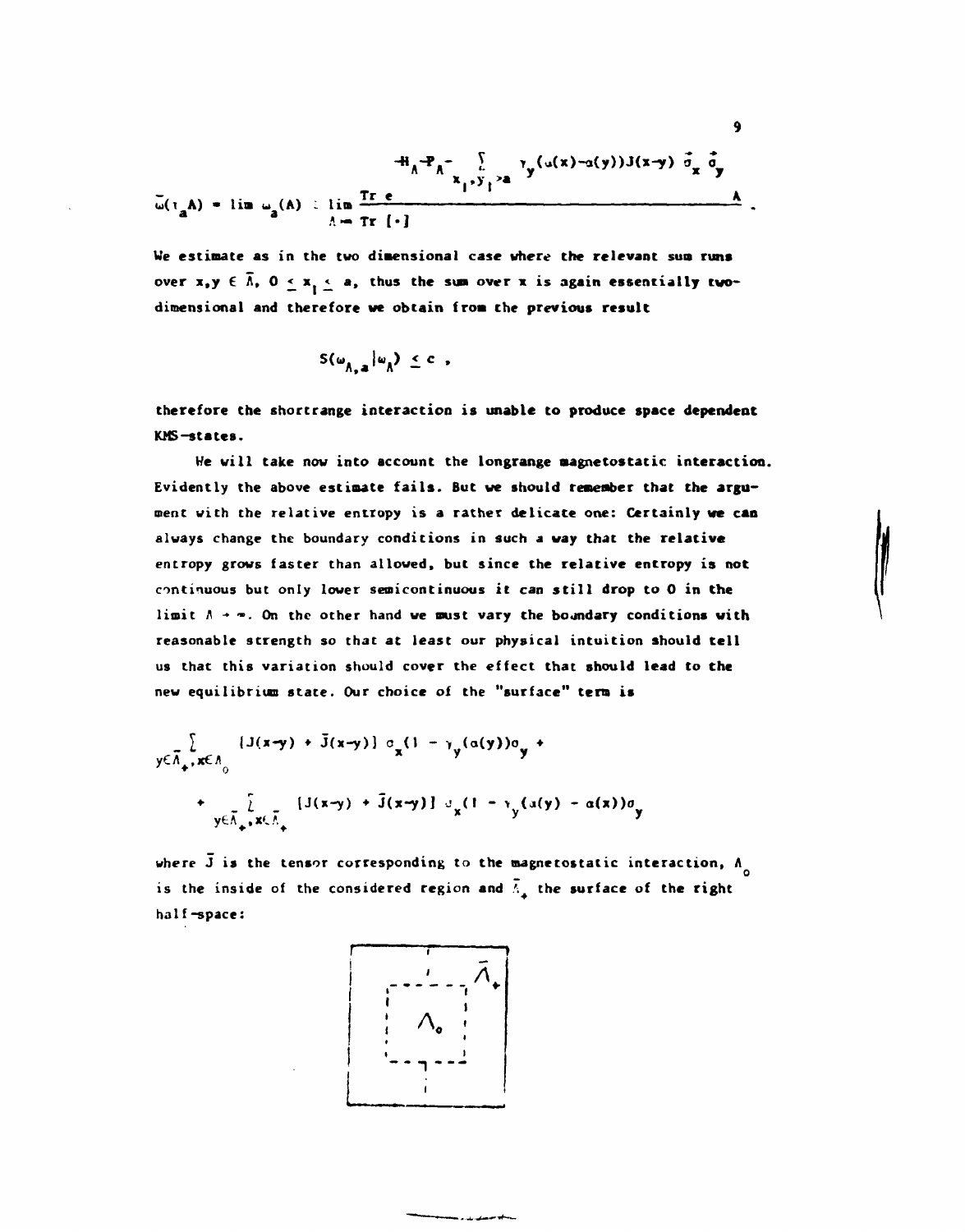**We ignore interaction between the right and the left surface. But**  since in any case the new equilibrium state cannot be obtained by a **locally varying gauge transformation we feel that this trans formation should not be taken too serious leading to a targe contribution of differently orierted spins in the interface.** 

**With this choice of boundary conditions we estimate** 

 $\mathbf{I}$ 

$$
S(\omega \circ \tau_{\underline{a}}|\omega) \leq \omega \Big( \sum_{x \in \Lambda_{\underline{a}}, y \in \overline{\Lambda}_{\underline{a}}, 0 \leq y} (J + \overline{J}) \sigma_{\underline{x}}(1 - \gamma_{\underline{y}}(a(y))\sigma_{\underline{y}}) \Big) +
$$
  
+ 
$$
\omega \Big( \sum_{x \in \overline{\Lambda}_{\underline{a}}, y \in \overline{\Lambda}_{\underline{a}}, 0 \leq y} (J + \overline{J}) \sigma_{\underline{x}}(1 - \gamma_{\underline{y}}(a(y)) - a(x)) \sigma_{\underline{y}} \Big) .
$$

**We concentrate on the effect of the longrange interaction, thus we have**  to consider terms of the type (i,j fixed)

$$
\frac{(x-y)_{i}(x-y)}{|x-y|^{5}} \omega(\sigma_{x}^{i} \sigma_{y}^{j} - \sigma_{x}^{i} \gamma(\alpha(y))\sigma_{y}^{j}) \sum_{\substack{0 \leq j \leq 4 \\ |x_{j}| \neq n}} \frac{(x-y)_{i}(x-y)}{|x-y|^{5}} \omega(\sigma_{x}^{i})
$$

$$
\cdot [\omega(\sigma_y^j) - \omega(\gamma(\alpha(y))\sigma_y^j)] + O(\frac{1}{|x-y|^5})
$$

**if we assuae that cluster properties are unchanged with respect to uniformly magnetized states. The last tens is sufficiently decreasing, therefore after summation over x and y the contribution to the relative entropy stays bounded. We concentrate on Che first tern that decreases**  as  $1/|x-y|^3$  and is therefore not summable. But we can improve our estimate **by considering the desired properties of our limit state.** 

**A. Let us assume that the two half-spaces correspond to spin up and spin down. Then lim**  $\omega(\sigma_x) = -\lim_{x \to \infty} \omega(\sigma_x)$ **. If we assume that our inter-**

**face lies really in the middle of the sample (which we should do since we are interested in the behaviour in the Bloch walls) the conditional**  convergence makes the relative entropy bounded, thus excludes the **possibility of such a state.**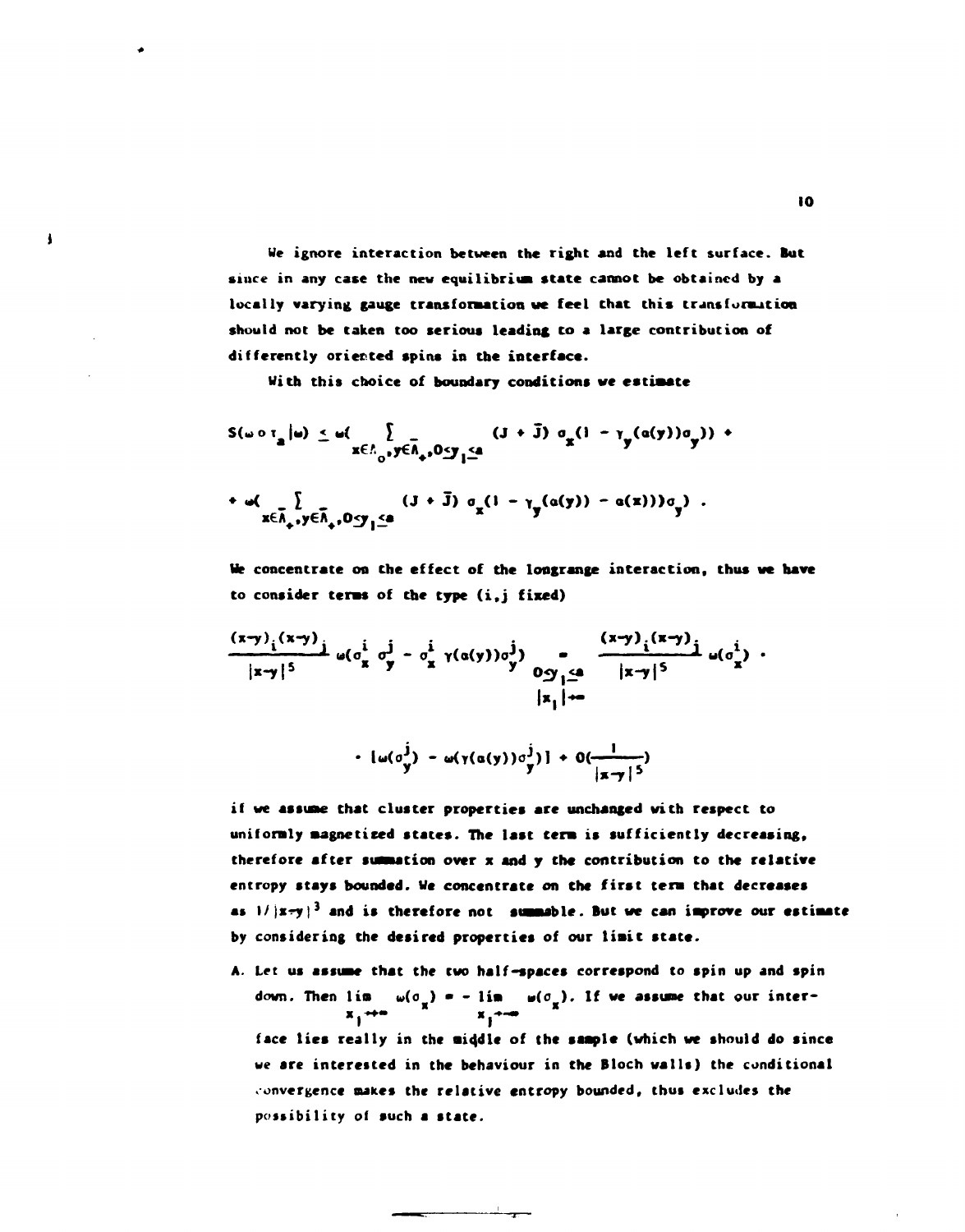**B. In general different orientations ot the spins arc possible, thus we**  have to look for a more subtle argument. How we use some convexity properties of the relative entropy and estimate for the longrange **effects** 

$$
S(\omega_{\mathbf{a}}|\omega) + S(\omega|\omega_{\mathbf{a}}) \leq \sum_{0 \leq y_1 \leq \mathbf{a}, \, \text{attn } \mathbf{b}} \bar{J}(x-y) \omega(o_{x}o_{y} - o_{x} \gamma(a(y)o_{y})) - \sum_{0 \leq y_1 \leq \mathbf{a}, \, \text{attn } \mathbf{b}} \bar{J}(x-y) \omega_{\mathbf{a}}(c_{x}o_{y} - o_{x} \gamma(a(y)o_{y}))
$$

**w** will be approximately wo **T** for local observables. We assume now **chat** 

$$
\omega_{a}(\sigma_{x} \sigma_{y}) = \omega(\sigma_{x}) \omega_{a}(\sigma_{y}) + O(\frac{1}{|x-y|^{2}}) = \omega(\sigma_{x}) \omega(\sigma_{y-a}) + O(\frac{1}{|x-y|^{2}}).
$$

Thus the effective range is again  $1/|x-y|^5$  and insufficient to produce **breaking of translation invariance.** 

**Me want to repeat that our estimates depend on uncontrolled assumptions on our states. Nevertheless we feel it as worthwhile to translate heuristic arguments on the expectation value of the energy, which essentially work**  on the macroscopic level, onto arguments on the microscopic level of the **D6-structure of states.** 

#### **3. The Anisotropic Contribution**

**zate** 

**The anisotropic contribution breaks rotational symmetry. Thus we work with a system that is siailar to the Ising model, and here we already know, that not trans1stionally invariant states are possible in three dimensions. Thus we can take it to be responsible for the existence of magnetic domains with interfaces of finite size. Another problem remains and cannot be answered on this level: For the Ising model in three dimensions there is somr numerical evidence but nu proof that the critical temperature corresponding to locally coexisting phases lies below the critical tempera**ture corresponding to spontaneous magnetization. Now the anisotropic con-

**II**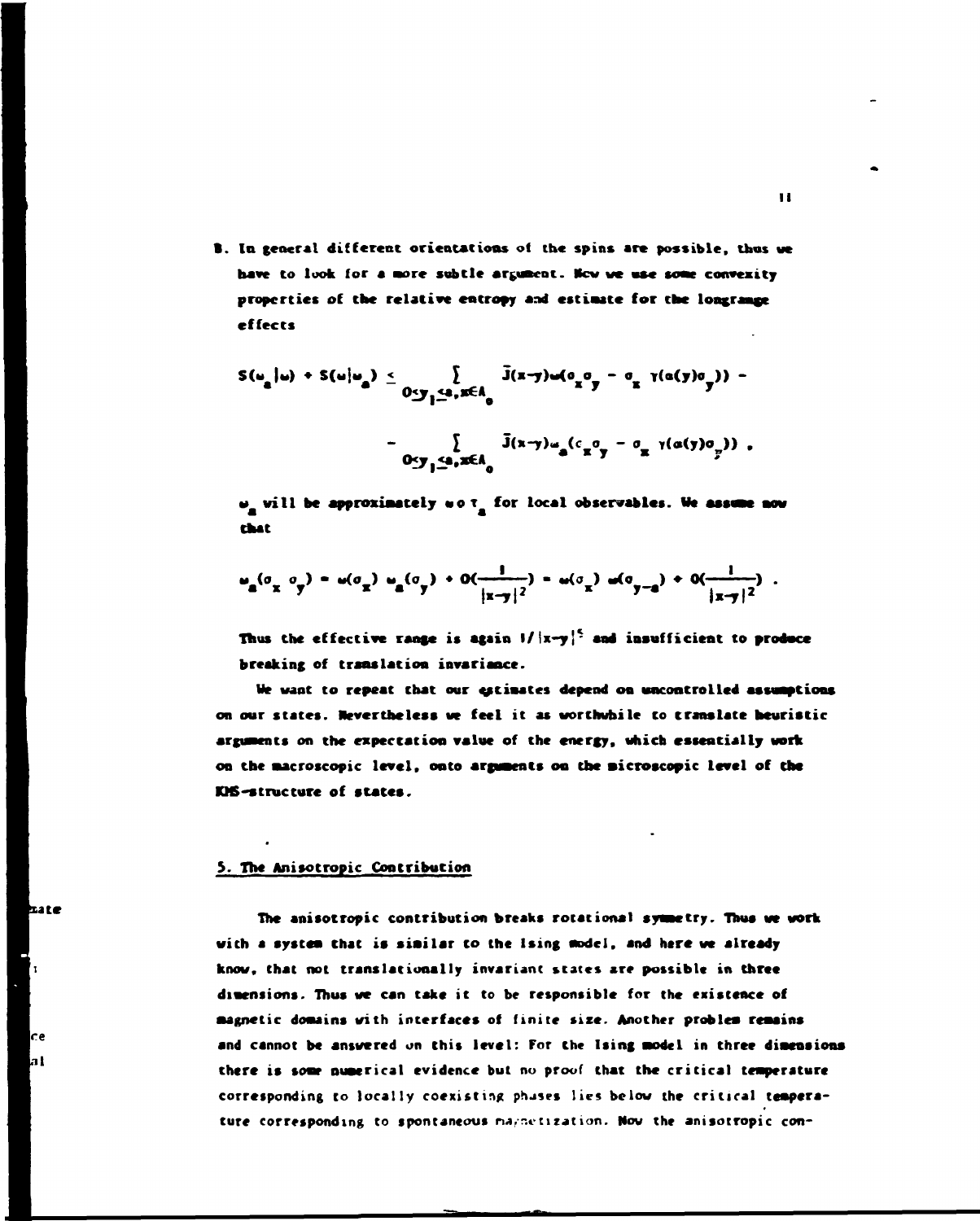**tribution in ferroaagnets is rather small and insufficient to produce magnetization at relevant temperatures. Therefore it is still possible that only the interplay of longrange interaction and anisotropic interaction can produce the coexisting phases. Since our argument does not refer to a special temperature it is evidently too weak to give information in this direction.** 

#### **Acknowledgement**

 $\bullet$  $\pmb{\mu}$ 

 $\mathbf{j}$ 

I want to thank Prof. R. Haag who turned my interest to this problem **and Prof. W. Thirring for many critical and stimulating discussions.** 

#### **temark**

 $\frac{7}{4}$ 

**After finishing this manuscript we received the preprint "On the Statistical Mechanics of Surfaces" by J. Fröhlich et al., which deals with similar problems (16).**